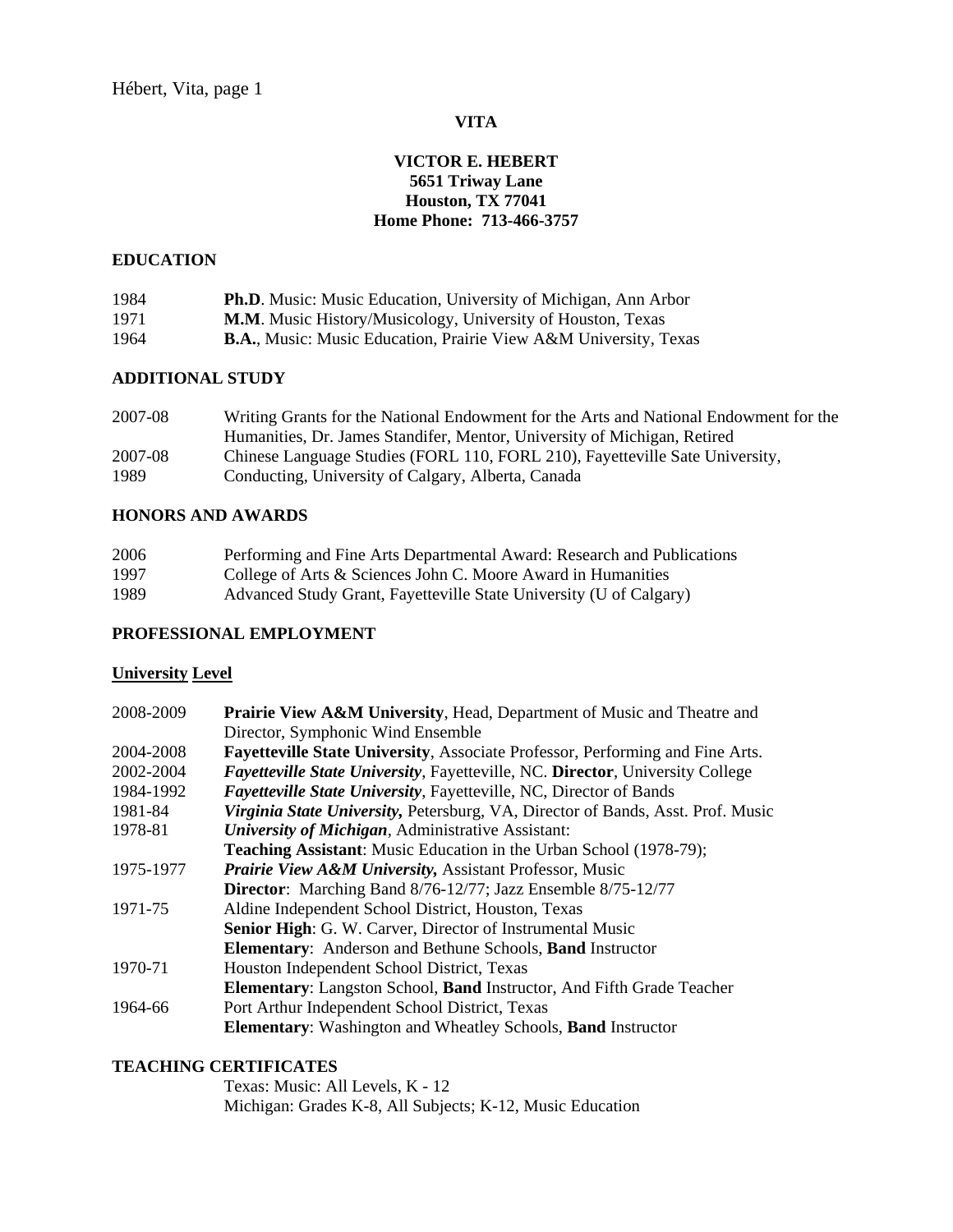# **PROFESSIONAL ACTIVITIES Workshops**

| 2008 | SmartMusic 10.1: Music Practice and Assessment, Fayetteville State University          |
|------|----------------------------------------------------------------------------------------|
| 2007 | NotePad: A Music Appreciation/General Music Powerhouse, NCMEA Conference,              |
| 2006 | iWork With iLife For My Music ePortfolio, NCMEA Conference, Winston-Salem, NC,         |
| 2005 | Workshop: "Finale 2006 in the Music Education Classroom: Instruction and Assessment"   |
| 2004 | Composed and composited a 29 minute Digital Video on "Fayetteville State University:   |
|      | Campus Life," March 2004.                                                              |
| 2004 | "An Overview of University College" at First Steps for Freshmen on March 27, 2004.     |
| 2003 | Presented a Technology Workshop titled "Music Software for the Elementary              |
|      | Classroom" at the NCMEA Convention in Winston-Salem, NC on November 10, 2003.          |
| 2003 | Presented a technology workshop titled "Technology Competencies for Music              |
|      | Educators" at the NCMEA Convention in Winston-Salem, NC on November 10, 2003           |
| 2002 | Edited and Proofread FSU University Faculty Handbook to prepare it for presentation to |
|      | the Chancellor and Board of Trustees for adoption as the official governance document  |
|      | for the FSU faculty while Faculty Senate Chair, June 2002                              |

## **Presentations**

| 2002 | Presentation to the FSU Faculty Senate on the University Faculty Handbook.           |
|------|--------------------------------------------------------------------------------------|
| 2000 | Lecture: FSU Music Education Seminar: Teaching Rhythmic Concepts.                    |
| 1994 | Lecture: FSU Humanities Lecture Series, "Paul Robeson: Teacher to Malcolm X," 2/9/94 |
| 1993 | Lecture: FSU Humanities Lecture Series, Beethoven's Eroica: Portrait of a            |
|      | Revolutionary," 10/20/93                                                             |
| 1993 | Lecture: FSU Humanities Lecture Series, "Dada and Music," 9/15/93                    |
| 1989 | Panelist: National School Boards Association Convention, Anaheim, CA. Topic: How     |
|      | To Establish Instructional Priorities                                                |
| 1984 | Lecture: Richmond Jazz Society, Richmond, VA. "Musical Elements in Jazz and Popular  |
|      | Black Musical Styles That can be Taught in the General Music Classroom."             |
| 1983 | Panel: National School Boards Association Convention, San Francisco, CA. Topic:      |
|      | "How to Evaluate Your Curriculum." NSBA Panel Presentation Topic: "Impediments to    |
|      | Curriculum Evaluation."                                                              |
| 1982 | Clinic/Lecture: Virginia Music Educators Convention, Richmond, VA. Topic: "The From  |
|      | <b>JUMPSTREET Television Series: Teaching Black Music in General Music</b>           |

# **Professional Music Activities**

| 2005       | Composed FSU Fight Song                                    |
|------------|------------------------------------------------------------|
| 1990       | Adjudicator: Washington, D.C. Public Schools Band Festival |
| 1990       | Conductor: Duplin County, NC, All-County High School Band  |
| 1989       | Guest Conductor/Clinician: Washington County Schools, NC   |
| 1984-1992. | Arranger, Fayetteville State University Marching Band      |
| 1981-84    | Arranger: Virginia State University Marching Band          |

# **Offices and Leadership: Elective and Appointed**

| $2002$ -pres | Member, University College Advisory Board                                 |
|--------------|---------------------------------------------------------------------------|
| 2005-06      | Chair, Ethics and Civic Engagement Task Force, FSU                        |
| $2000$ -pres | Executive Board Member: North Carolina Music Educators Association        |
| $2000$ -pres | State Chair: Music Technology, North Carolina Music Educators Association |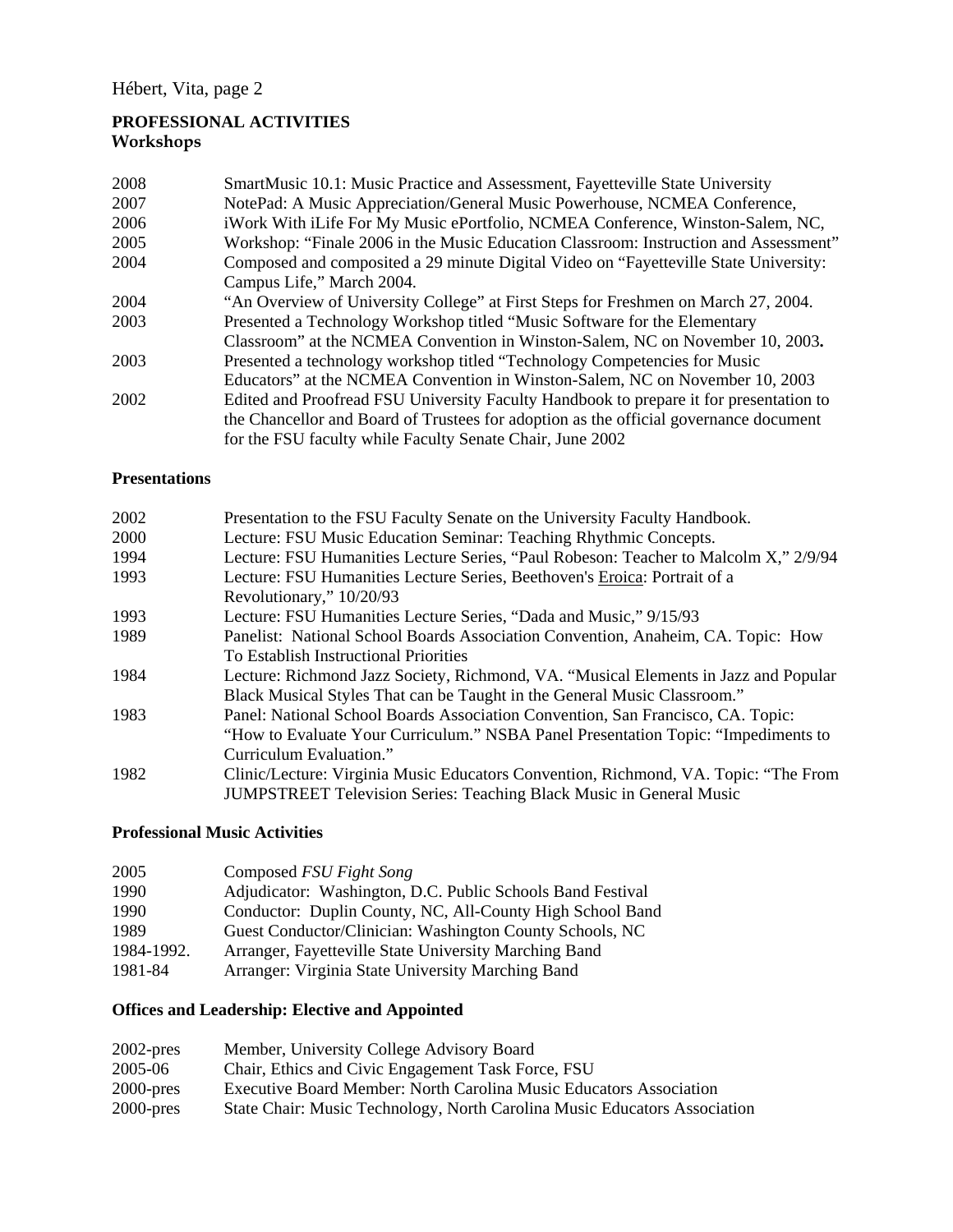## Hébert, Vita, page 3

| $2000$ -pres | Statewide Organizer: Music Technology Sessions at annual NCME Conventions      |
|--------------|--------------------------------------------------------------------------------|
| 1996-98      | <b>Executive Committee: North Carolina Music Educators Association</b>         |
| 1996-98      | Chair: Higher Education Section: North Carolina Music Educators Association    |
| 1994-95      | State Representative, Southern Division MENC Planning Conference, Research and |
|              | Technology                                                                     |
| 1994-95      | State Chair: Research Section, North Carolina Music Educators Association      |

#### **Computers and Educational Technology**

| 1992 - $pres$ | Computer and Music Technology Workshops and Clinics                           |
|---------------|-------------------------------------------------------------------------------|
| 1994          | Developed <b>Computer</b> and MIDI Music Laboratory at Fayetteville State     |
|               | <b>Computer</b> hardware, firmware, and software was selected, and purchased. |

## **PROFESSIONAL DEVELOPMENT**

- 2007 Grant Writing Mentoring: Dr. James Standifer, Ret. University of Michigan
- 2007 Attended the TI:ME National Technology In-Service Conference, Columbus, OH.
- 2004-08 **O**rganized and superintended the technology workshops for the NCMEA Convention held in the second Weekend in November in Winston-Salem, NC.
- 2004 Attended the BEAMS (AAHE) Summer Academy in Stowe, VT, July 11 15, 2004
- 2004 **A**ttended the **Department/Chairs Leadership Workshop** at Fayetteville State University.
- 2003 **A**ttended the **UNC Department Chairs Workshop**, Chapel Hill, NC, May 2003.
- 2003 **A**ttended the **Fall Institute for Academic Deans and Department Chairs** "Crafting Constructive Communities of Learning Communities and Scholarship in Complex Times, at the Clarion Town House Hotel, Columbia, SC, October 12-14, 2003.
- 2003 **A**ttended the Conference on Learning Communities, sponsored by McGraw-Hill Publishers at Appalachian State University in Boone, NC on October 16-18, 2003.
- 2003 **O**rganized and superintended the technology workshops for the NCMEA Convention held November 9-11, 2003 in Winston-Salem, NC.
- 2003 Participated in Teleconference on Retention (SAEOPP) at FSU April 5, 2003
- Attended the UNC Digital Content Consortium Conference at UNC-Pembroke on March 28-29.

# **PUBLICATIONS**

- 2008 "SmartMusic: Instrumental Practice and Assessment," North Carolina Music Educator, pp. 14-16, Winter (February 2008) 2008.
- 2007 "Music Technology in the Band Program," *North Carolina Music Educator*, pp. 16-17, Winter.
- 2007 "Music Technology, Convention 2007: Audio, Video, Notation, Education, and Assessment," *North Carolina Music Educator*, pp. 54-55, Conference 2007.
- 2007 Aural, Visual, and Cognitive Aspects of Music Technology," *North Carolina Music Educator*, pp. 22-23, Fall 2007.
- 2007 "Only One Computer in Your Music Room?" *North Carolina Music Educator*, pp. 14-15.
- 2006 "Practical Issues for Technology in Music Education," *North Carolina Music Educator*.
- 2006 "Music Technology: Conference 2006," *North Carolina Music Educator,* pp. 42-43.

## **GRANTS**:

- 2007 National Endowment for the Arts Grant, \$750,000.00 (Not Funded)
- 2001 Grant awarded for developing a research intensive Music History course for undergraduates.